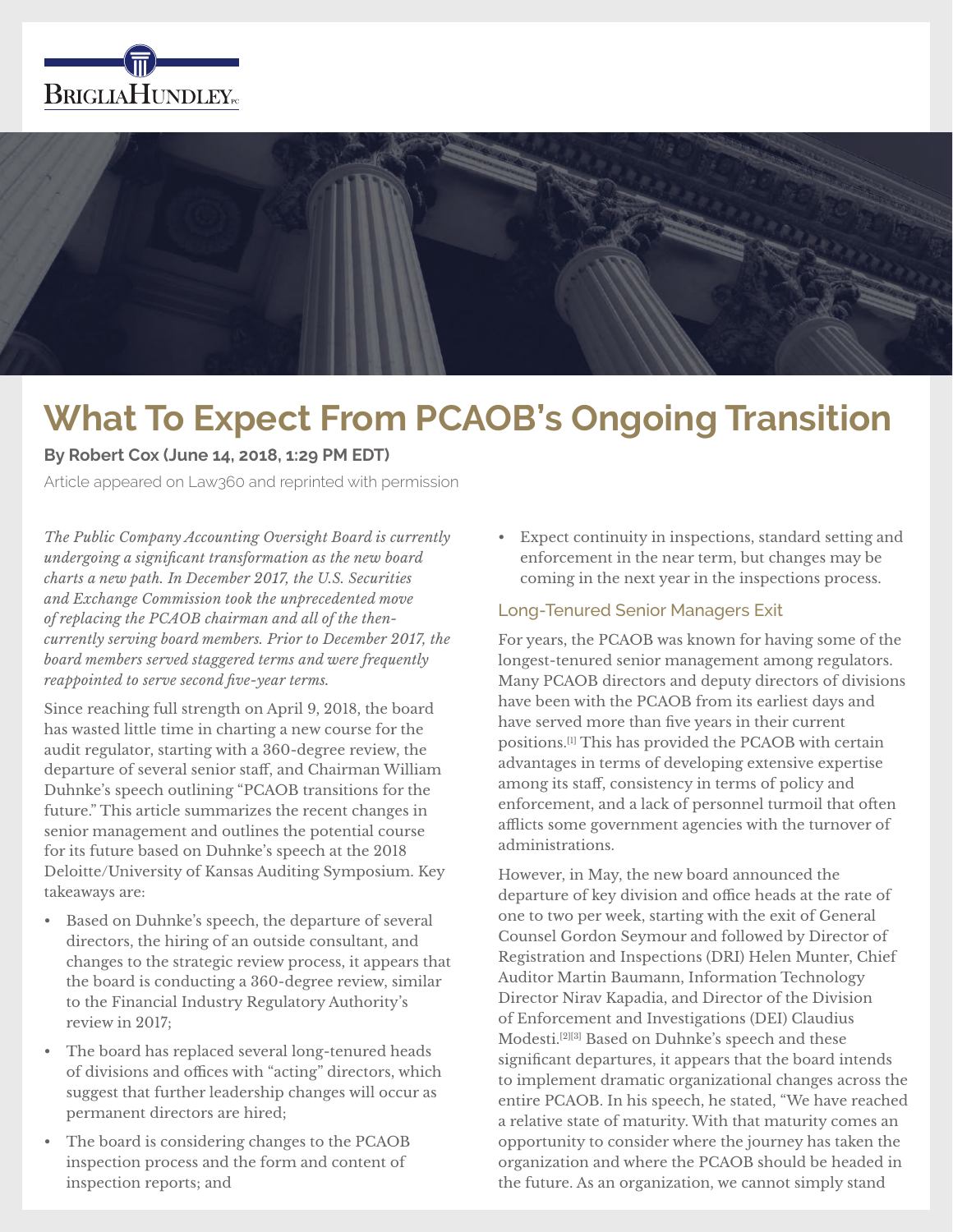on our prior successes and assume success will continue to come. We must, instead, take to heart lessons learned over the past 15 years and set a clear vision to guide us towards sustained success in the years to come."

**BRIGLIAHUNDLEY**<sub>rc</sub>

The PCAOB has two divisions (DRI and DEI) and 12 offices. The largest offices are the Office of the General Counsel, Office of the Chief Auditor, and the Office of Economic and Risk Analysis. DRI, DEI and these three offices are now under the leadership of "acting" directors. This suggests that further personnel changes may occur as the board hires permanent replacements.

# The Chairman Previews Changes Under **Consideration**

On May 17, 2018, Duhnke outlined his vision for the future at a speech at the 2018 Deloitte/University of Kansas Auditing Symposium, focusing on potential changes in the inspections process. He noted that, for the first time since its founding in 2003, the board had five new board members join the PCAOB at the same time.[4] Duhnke stated, "With such a significant change in the board's composition comes a significant opportunity a chance to reflect on lessons learned, to innovate, and ultimately to improve how we approach our oversight of the auditing profession in an increasingly dynamic environment."[5] Duhnke went on to outline a 360-degree comprehensive strategic planning and organizational assessment process that bears many similarities to the 2017 FINRA360 initiative launched by FINRA CEO Robert Cook shortly after he took office in August 2016.[6]

PCAOB Strategic Planning Process Each year since 2007, the PCAOB has drafted a strategic plan with a five-year outlook through an inward-facing process that collected input primarily from senior PCAOB leadership. The new board significantly changed its approach to strategic planning for 2019 as follows:

- In April and May, the board used an outside consultant to survey the public regarding its strategic priorities receiving hundreds of responses from investors, public company management representatives, audit committee members and directors, academics, foreign audit regulators, and auditors.
- The outside consultant also conducted three dozen interviews of key constituents, including investors, academics, regulators, public company interest groups and audit firms.
- Rather than solely focusing on input from senior leadership, the board solicited input from every employee of the PCAOB.

The board will publish a draft of the 2019 strategic plan for public comment by the end of July and finalize the plan, along with its final 2019 budget, by November.

## **Organizational Assessment**

The most significant portion of the speech focused on the board's comprehensive organizational assessment. Duhnke noted that many PCAOB operations and programs maintain their original design, and "[i]t is time we give them a fresh look to consider whether their design continues to meet our needs in a rapidly changing environment and to support us in achieving our mission."[7] The first program for reform appears to be inspections. DRI is the largest division within the PCAOB in terms of personnel and percentage of its budget, accounting for more than 50 percent of the organization in terms of head count and expenses.

#### **Inspections**

Duhnke noted that "many firms appear to have 'plateaued' in their progress toward achieving improved inspection results" and that "now is an excellent time for us to consider the potential reasons for those plateaus."[8] Former PCAOB member Jeanette Franzel used this same "plateau" characterization in her Dec. 5, 2017, speech to the AICPA Conference on SEC and PCAOB Developments and her Dec. 7, 2017, speech to the International Institute on Audit Regulation.[9][10] The most frequently identified audit deficiencies have been largely unchanged year to year: assessing and responding to risks of material misstatement; auditing internal control over financial reporting; and auditing accounting estimates, including fair-value measurements.[11]

The board is considering several questions regarding the inspections process, including questions regarding the conduct of inspections, the approach to defining and presenting inspections findings, risk-based sampling, and the content of PCAOB inspection reports. From the tenor of the questions, it appears that the PCAOB may consider whether to:

- 1. Add a thematic review similar to the reviews conducted by the United Kingdom's Financial Reporting Council, or FRC, and the Dutch Authority for Financial Markets, or AFM;
- 2. Decrease the number of individual audits it inspects at specific firms that have shown improvement in part one findings;
- 3. Increase the number of random selections of audits;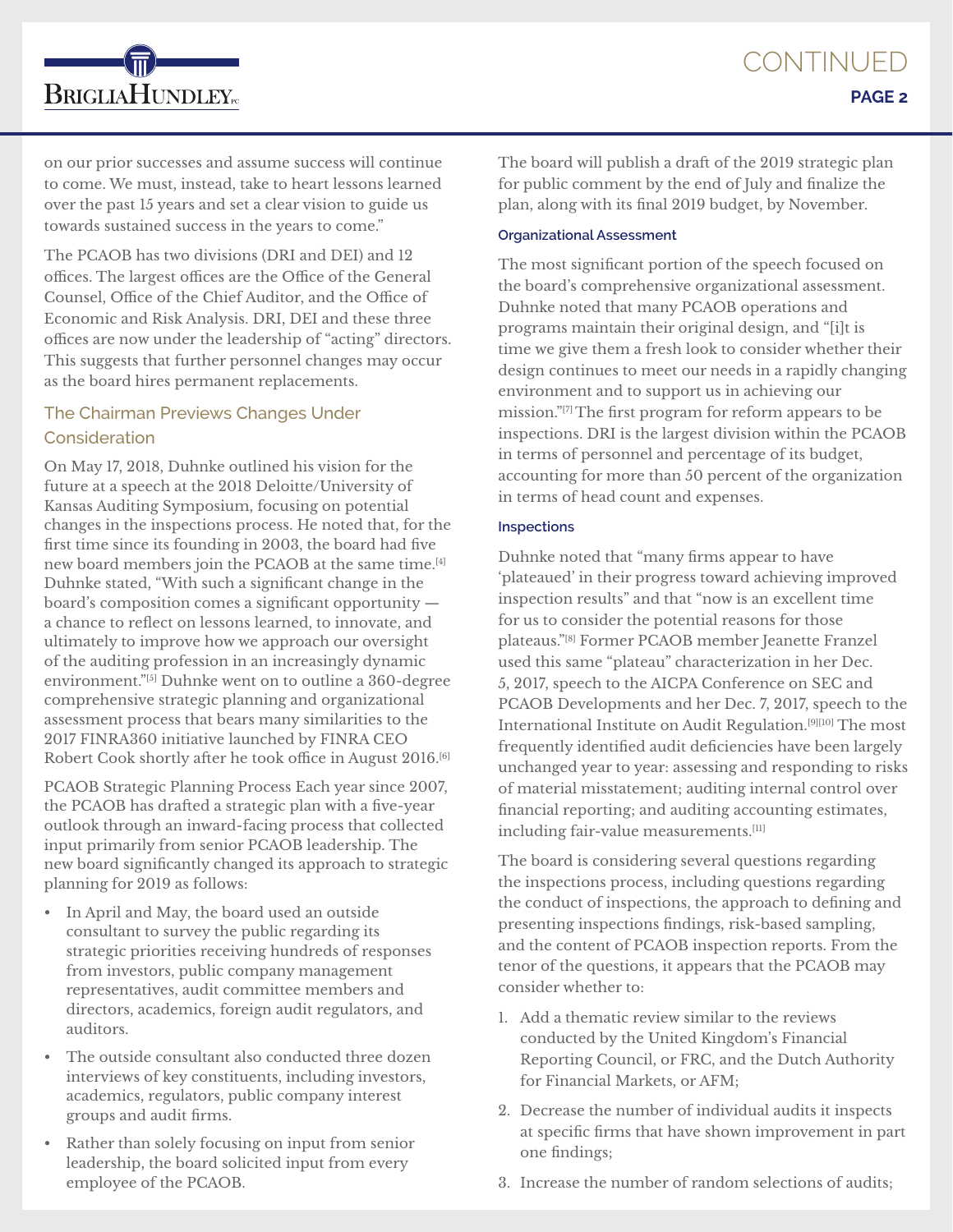

4. Refocus its inspections procedures to drill more deeply into firms' quality control systems, particularly firms that have shown improvement in part one findings;

**BRIGLIAHUNDLEY**<sub>rc</sub>

- 5. Change the timing or frequency of its inspections of certain firms, based on the nature and degree of their demonstrated audit quality; and
- 6. Change the content and format of its inspection reports.[12]

Similar to Franzel, Duhnke appears to be intrigued by the thematic approach to inspections taken by the FRC and AFM.[13] The FRC takes a two-pronged approach to inspecting audit firms: (1) firm-specific inspections focused on reviewing a sample of individual audits and firm quality controls, and (2) thematic inspections across a sample of the firms it regulates. Duhnke notes, "Those thematic reviews allow the FRC to consider a variety of different firms' policies, procedures, and practices in defined subject matter areas and then to compare what they find across the population of firms reviewed."[14]

The AFM approach to thematic review focuses on the "three pillars" of the audit firms: (1) control, (2) behavior and culture, and (3) internal supervision.[15] Based on this review, the AFM creates a dashboard that monitors the performance of the largest audit firms in the Netherlands, which is available on the AFM's website.

## **Standards**

While new standards have been implemented and others are in the standard-setting process, these are legacies of the prior board. I would not expect any significant changes in standard-setting in the short term. However, 2018 and 2019 will be significant for audit firms not only in terms of dealing with new Financial Accounting Standards Board standards on revenue recognition and lease accounting, but also addressing a new PCAOB standard and rule (AS 3101 and Rule 3211) related to the new audit reporting model. PCAOB changes include new organization and content for the audit report, reporting of auditor tenure, and inclusion of critical audit matters, or CAM, in the report.

In terms of legacy standard-setting projects, the PCAOB has issued proposals for new standards in auditing accounting estimates, the auditor's use of the work of specialists, and the auditor's use of other auditors. The board is also conducting outreach, monitoring and research regarding the auditor's evaluation of a company's ability to continue as a going concern.

The only new item on the new board's latest standardsetting agenda is whether the board should consider issuing guidance or revisiting Rule 3526, Communication with Audit Committees Concerning Independence, which governs the timing and manner of auditor communications with audit committees regarding independence.[16] The SEC also appears to be looking at its own independence rules.<sup>[17]</sup>

As part of the 360-degree review, the board is looking at whether it can improve the transparency of the standardsetting process and whether its standards are sufficient to withstand major changes in audit methodology, staffing and tools.[18]

## **Enforcement**

Beyond announcing a change in leadership, the board has not announced any substantive changes to its enforcement program. Under, Modesti's leadership, DEI grew significantly year over year in terms of numbers of settled orders and the size of civil money penalties. In 2017, the board issued 54 settled disciplinary orders, imposing a total of more than \$4.8 million in monetary penalties. In 2016, the board imposed its highest civil money penalty to date, \$8 million against Deloitte Touche Tohmatsu Auditores Independentes.

As part of its organizational review, the board is considering whether it is: (1) pursuing the right mix of enforcement cases and adjudicating them in a timely manner, and (2) imposing effective and appropriate remedies. In the short term, expect that DEI will continue its focus on its four priorities of (1) investigations involving significant audit violations, (2) audit matters relating to the independence and integrity of the audit, (3) matters threatening or eroding the integrity of the board's regulatory oversight process, and (4) cross-border (international) audits. I would also expect a continued focus on broker-dealer audits under the new broker-dealer standards and inspections process. A 2017 PCAOB report noted deficiencies at 97 percent of the auditing firms of broker-dealers that it inspected in 2016, compared to 96 percent in 2015.[19] Broker-dealer enforcement actions comprised a significant portion of 2017 settled orders, including a \$1 million fine against PwC related to its 2015 audit of Merrill Lynch.